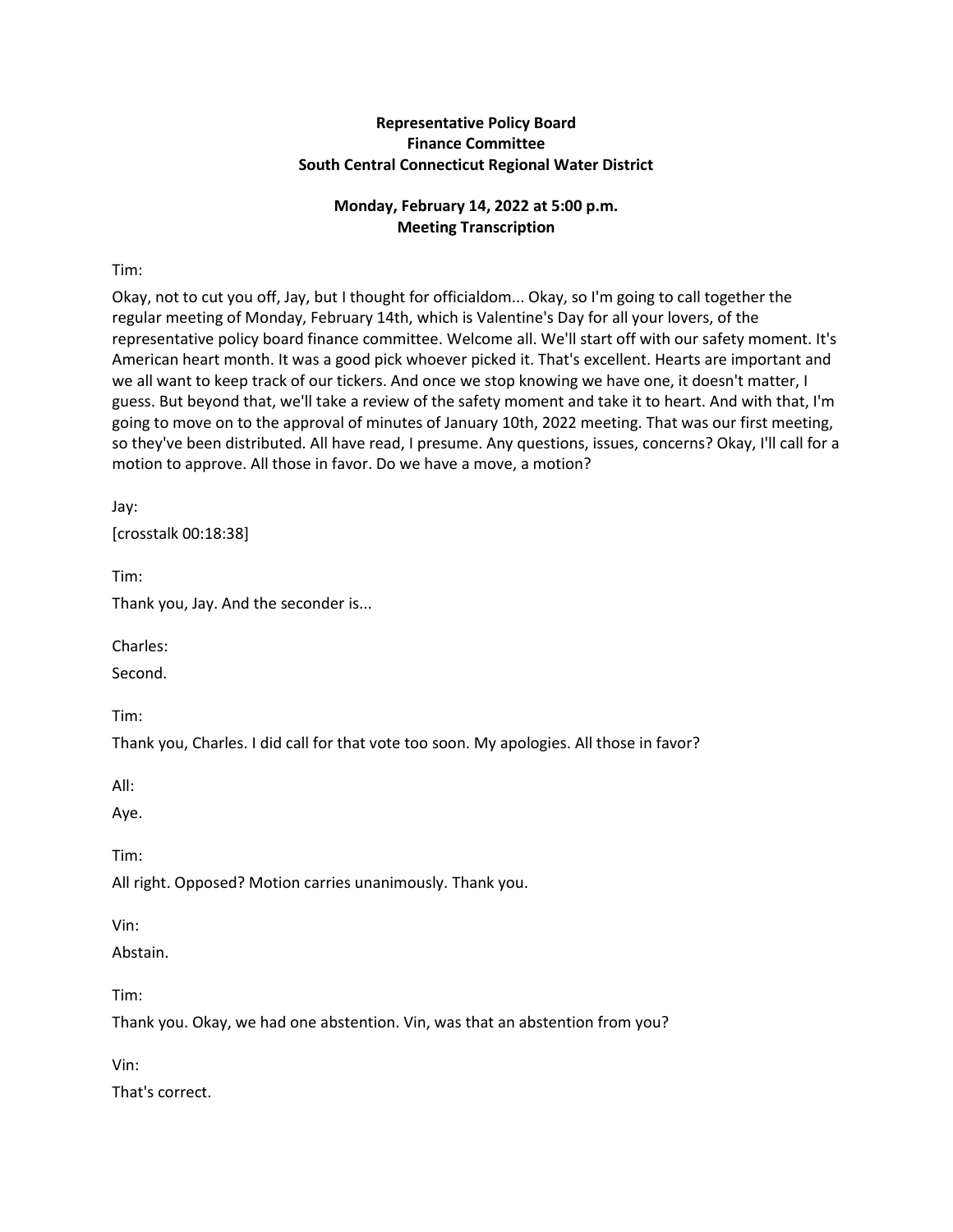### Tim:

Thank you. Thank you, sir. Okay, so now we move on to the Regional Water Authority refinancing update. Michelle is going to lead her presentation on this. Thank you for that, Rochelle. Go ahead.

### Rochelle:

Thank you, and Jennifer, I think you can go to the next slide. So we thought it would be a good topic just to share with the finance committee our recent financings, and to recap a little bit of the more recent financings. And I think you're aware, although the RPB doesn't approve refinancing, it definitely impacts our financial position.

### Rochelle:

You may recall from when I've talked about the model and done budget presentations, we talk about what we're monitoring relative to opportunities and we've talked about, and actually have done, taxable advanced refinancing. We're going to talk in a minute about an innovative new approach we're now using with forward and delayed delivery, and then continuing to look at tax exempt refinancing opportunities based on the yield curve.

## Rochelle:

Because you might remember a few years back, we are no longer allowed to do advanced tax-exempt refunding. So we have to wait until the [inaudible 00:20:29]. So we have been monitoring our opportunities. And with the 36th series, we actually did [inaudible 00:20:39] financing. It occurred on January 5th, along with our new money issue, and we refinanced actually the last remaining maturity of the [inaudible 00:20:51] series. And that was actually a current refunding because that [inaudible 00:20:58] maturity was already callable. And we had already refinanced the rest of the 22nd series.

### Rochelle:

And we're pleased to report that the gross savings was just under \$1.6 million. The net present value of the savings was about \$1.3 million. And we look at what the impact is in our maximum debt year, which is what we use for rate making. And we were able to save about \$51,000 a year, and every little bit definitely helps.

### Rochelle:

We also did something new, call it innovative from a financing perspective. We actually incorporated into the 36th series, it's going to be 36th series B and it's sometimes referred to as a forward or sometimes referred to as delayed delivery. It's already been priced, so that's a good thing. We locked in the lower interest rates. You pay a small premium because you are pricing before you are actually issuing. These bonds are going to actually be issued on May 3rd. They've already been incorporated into our official statements. And again, they've already been priced. They've already been purchased.

### Rochelle:

And these are refunding the 28th A and 28th B series. They're callable on 8/1/2022. We'll also be paying off the maturities that are actually due on 8/1/2022. And we were able to save another \$1.2 million gross, and another about almost \$1.2 million net. And the maximum debt service [inaudible 00:22:48] to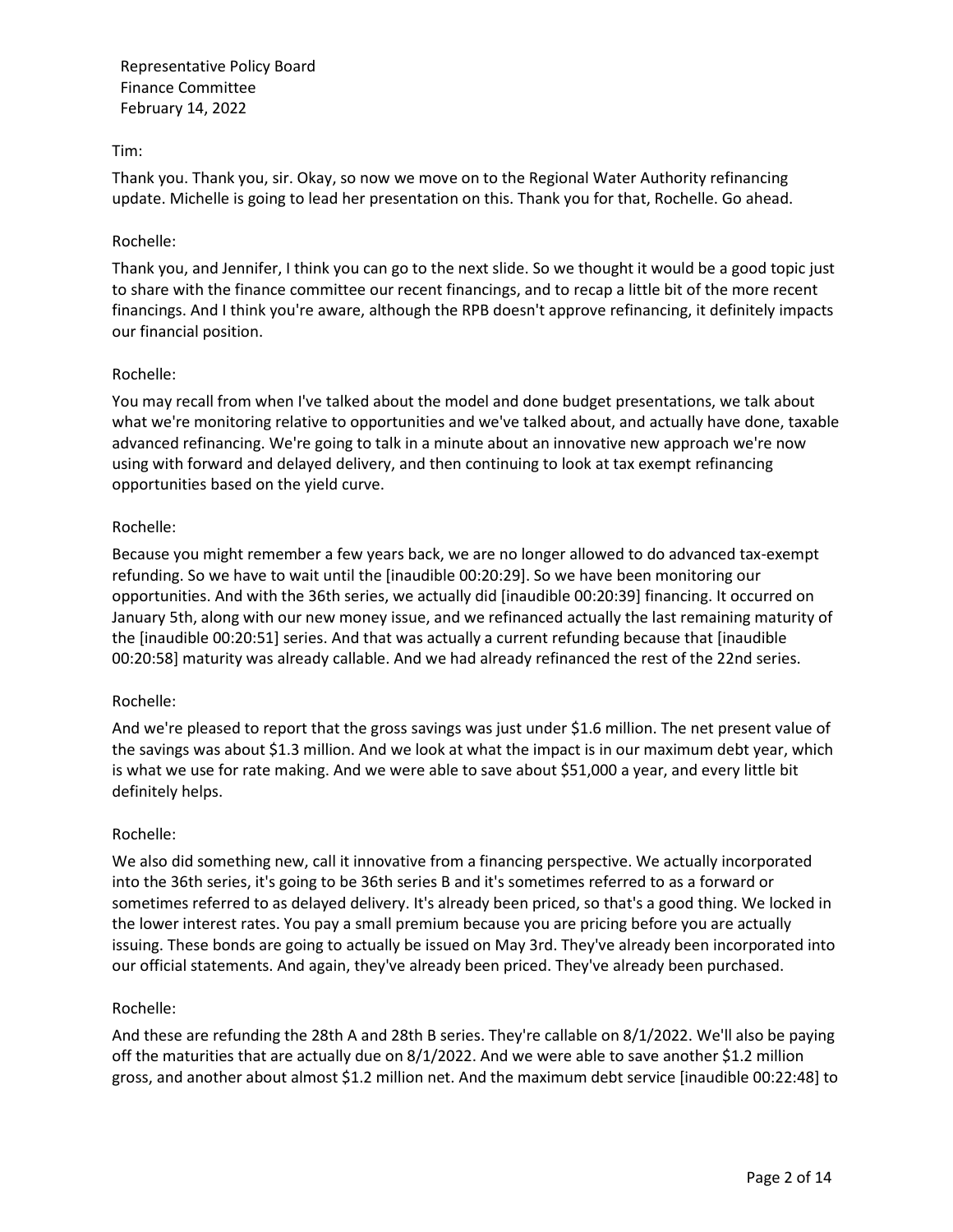\$100,000. You may actually recall that in our model we did, in our target model, reflects some savings from our refinancing.

### Rochelle:

And we're just about on target with what we had put into the 10 model of a savings of about \$250,000. So hopefully there'll still be further opportunities in the outer years to further reduce the debt service through refinancing. And again, we'll be continuing to monitor all our options for generating debt services savings through refinancing.

### Rochelle:

And I thought it would also be good just to look back over the last five years. So over the last five years in fiscal 2018, we did a 33rd series refinancing through this last one that I just mentioned, and we've actually saved gross \$34.9 million and on a net present value basis about just under \$28 million, and approaching \$2 million in debt service savings. So just thought it would be good to share with you the most recent refinancing, as well as looking back over the recent past and what the refinancing has done to improve the financial position. Are there any questions?

#### Tim:

Any from the board before I ask one? Rochelle, here's my question. I know that Wall Street is panicking because suddenly they have to find another way to make money. And there's going to be upward trends in interest rates, but essentially because you buy debt over a long period of time, and you will have opportunities as a trend continues upwardly, as openings occur with bonds when you can refinance, could you just explain that because that may not be as clear to all.

### Rochelle:

So I think really the opportunity is the same for the yield curve. So generally the life that we're going to be refinancing, because we only refinance based on the existing life. So as long as the short term rates are lower than the longer term rates, there will still be yield curve opportunities. And other opportunities, we always continue to look at what we have outstanding, what their coupons are and what we may be able to do. But even in a rising interest rate environment, we could still have in particular yield curve opportunities, because we'll be refinancing over a shorter life.

#### Tim:

Yeah, that's what I suspected because I know locally in Cheshire, which is like many other towns, refinancing has been going on for quite some time, but also interest rates have been declining over some time. So incrementally, as they do go back to increasing, they're still at lower levels than they were five years ago necessarily. So it just becomes, as you say, that yield curve and when it occurs and everything else, so you may still have opportunities, is what you're thinking?

Rochelle:

Yes, yes.

Tim: Okay, that's great. That's good.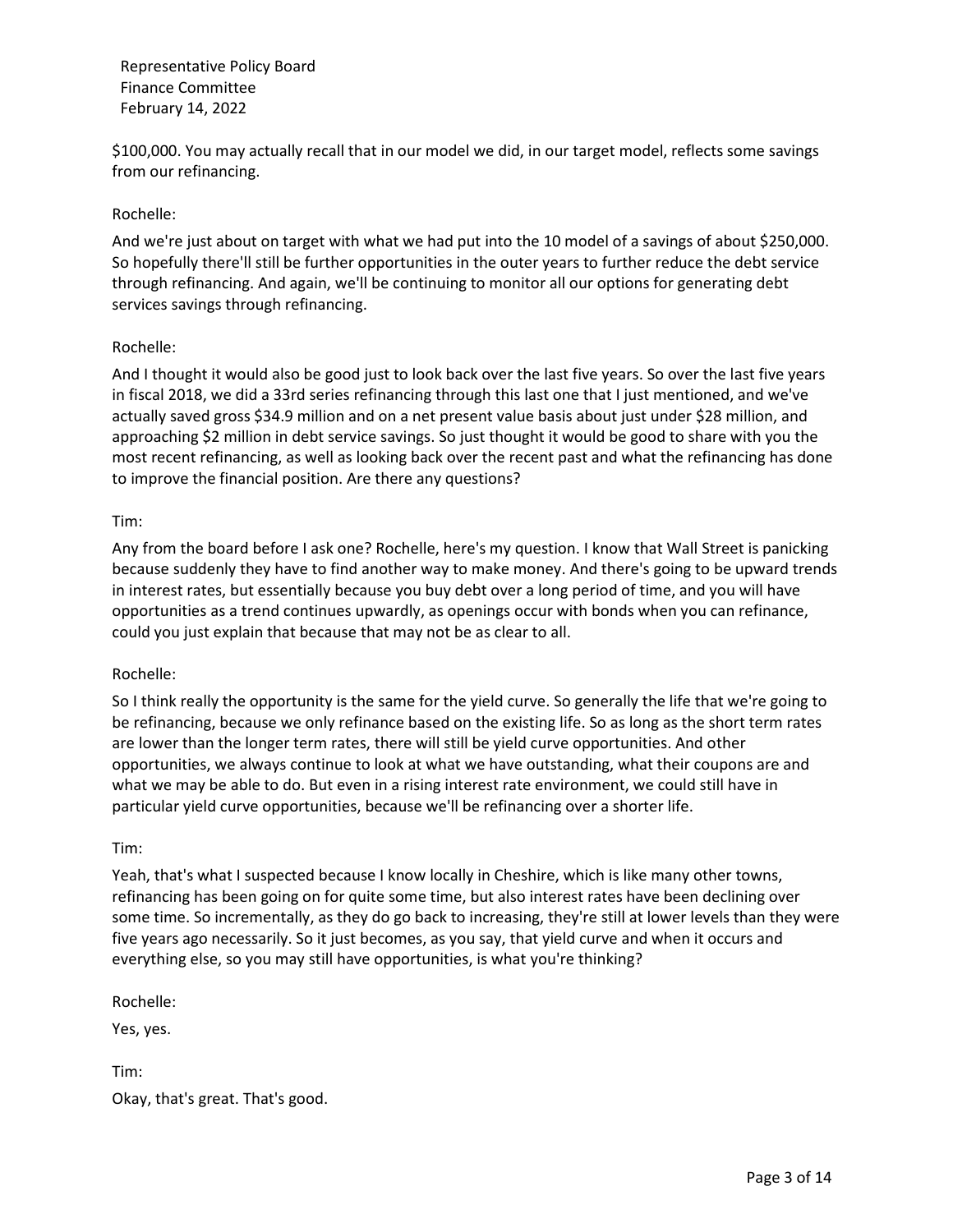### Charles:

Rochelle, once you buy those future rates, are you locked in at that point? Have we made a commitment at that point or is it just buying the option?

### Rochelle:

No, those are actually committed. There's only a very small number of circumstances really related to the underwriter, like if our ratings significantly change, but they're already purchased, they're already priced and they're already part of the official statement.

Tim:

Yeah, because somebody basically bought it.

Rochelle:

Correct.

Tim:

Somebody new bought the debt or whatever. Maybe the same person bought the debt.

Rochelle:

Yeah, a combination of the writer-

Charles:

I'm trying to get my head wrapped around it. If it's committed, it's on the books, it's on our books and it's on their books...

Rochelle:

It's not been issued yet.

Charles:

So it's more of a timing issue than it is a dollar issue?

Rochelle:

Right, so how this works is there's a relatively small window and we happen to be within it, where you can actually do these forward deliveries or delayed deliveries. So this was priced in January for issuance in May. You do pay a small premium and we did pay a small premium, or will be paying a small premium to the investors, but it's all locked in. It's all purchased. It's all part of the official statement, it just hasn't been issued. It won't officially be it issue until May 3rd.

Charles:

Okay, all right. I guess that's what it is then. We're paying for the privilege of these rates in May versus now.

Rochelle: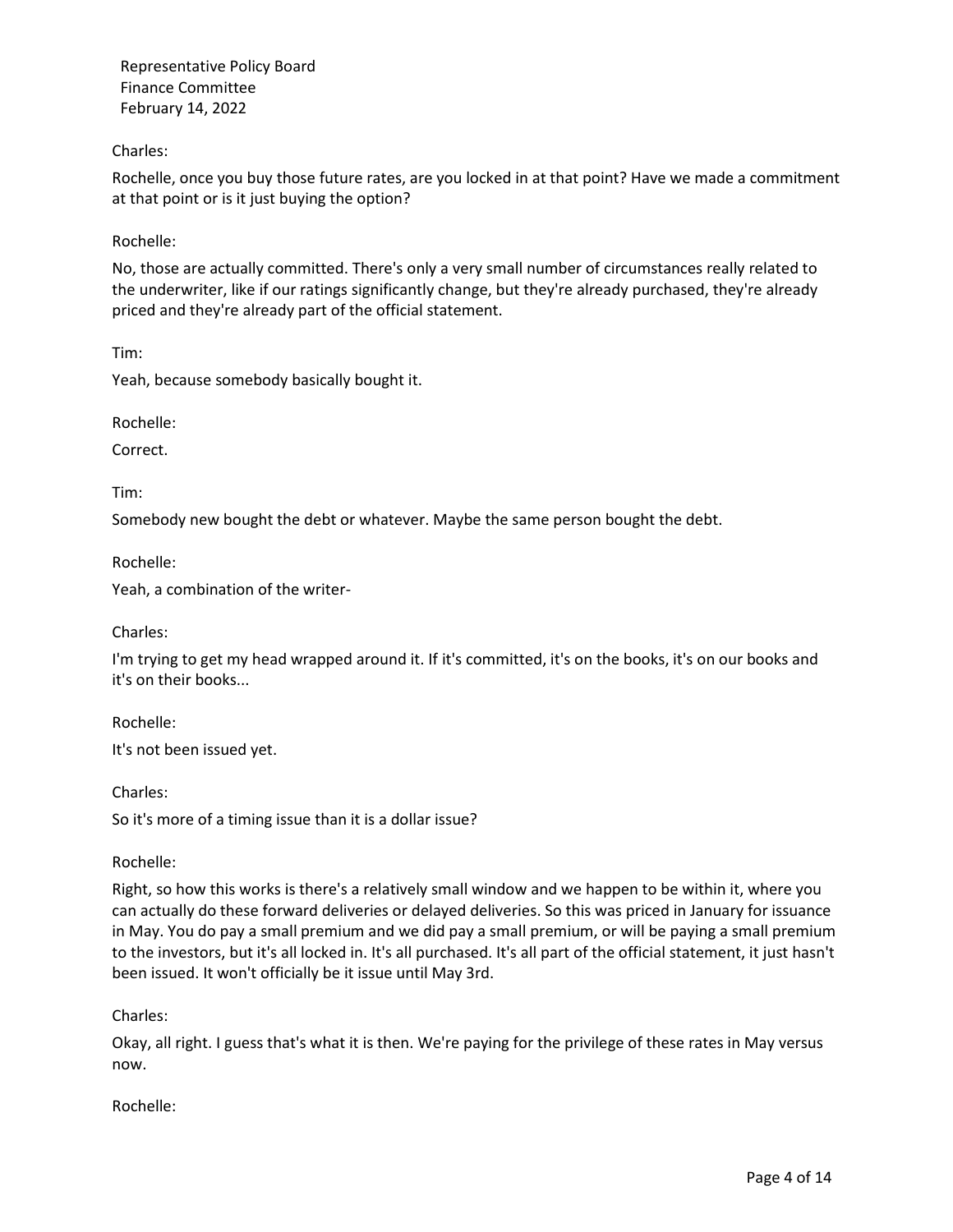You're paying for the privilege of locking in the rates, assuming that interest rates are going to be less favorable if we waited. And we did do an analysis and it did actually show and based on what we're seeing, it was definitely the right decision.

### Charles:

Okay. I just try to understand. Rather than paying the premium, just issue them now, but that's three or four month's worth of issuing, so okay.

### Rochelle:

Right, we're not paying debt service or anything now, but we were able to take advantage of a lower rate in a rising interest rate environment.

Jay:

Say, Rochelle, this is Jay. The premium is somewhat equivalent to a prepayment penalty, as I understand it.

### Rochelle:

It's almost like you might think how you might, in mortgages, pay a little premium to lock in a rate before you close. It's similar to that.

Jay:

Okay.

## Rochelle:

A little bit extra because you're locking in the price and you're mitigating the risk that the interest rates are going to rise.

Jay: Exactly. Exactly, okay. Yes.

Mario:

Or extending the rate that you already locked in if you can't close on time.

Rochelle:

For a mortgage, Mario, you're talking-

Mario:

Right, for a mortgage. Yes, sorry.

Rochelle:

Yeah. Are there any other questions?

Tim: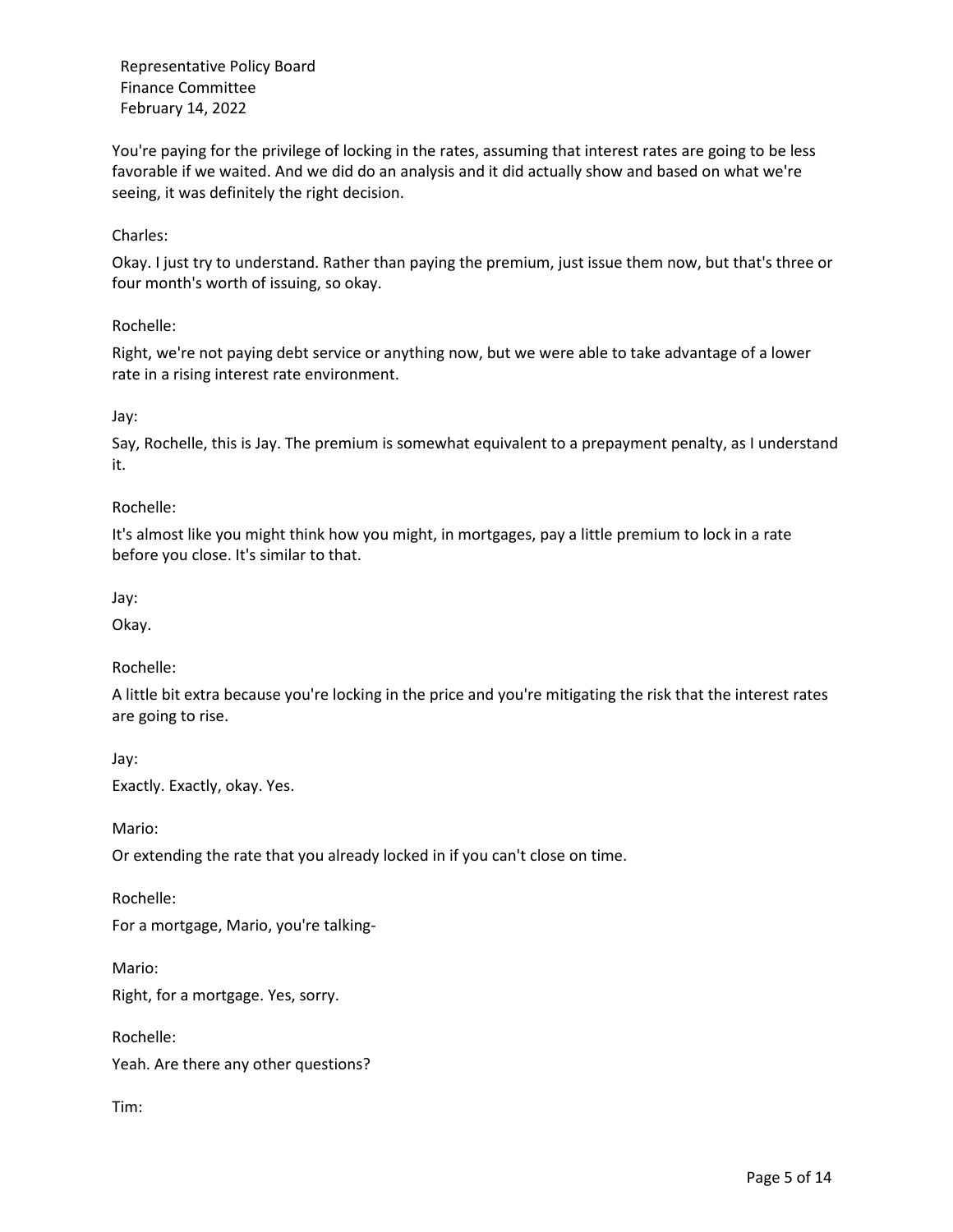Well, overall, Rochelle, how do you calculate...? Obviously we pay the interest rate, the debt service is what it is, but is there a way to calculate the debt that cost you this much and the debt that cost you this much, and does it even matter? It's just one of those things, but what would you suggest our average cost of debt is, interest-wise? Or is it too impossible?

### Rochelle:

Well, recently it's been pretty low, because I [crosstalk 00:30:31] that. For the new money, we actually were at like 273. So it's been fairly low and we have done a lot of refinancing at various opportunity. When we do the refinancing, we do look at, 'This is our current debt service and this is the revised debt service,' and we're not necessarily refinancing everything. It's got to make sense.

#### Rochelle:

I don't know if that answers your question, but it has been pretty low recently. I know we keep on saying that the interest rates are rising. We've expected that over the past few years. It looks like now they actually are going to increase.

Tim:

But they're still pretty low.

Rochelle:

Yeah, they're still low.

Tim:

That's it.

Rochelle: They are still very low.

Tim:

So my last and final would be this, what would you anticipate a next opportunity to be? This year, next year? What would you think in a rising market of cost?

Rochelle:

Cautiously optimistic that when we go out the next time with our new monies there could be, probably it will be on the smaller side, but some opportunity to refinance.

Tim:

Okay, okay. Terrific. Anyone else or have we exhausted this excellent topic? Thank you, Rochelle. That was excellent.

Rochelle:

Thank you.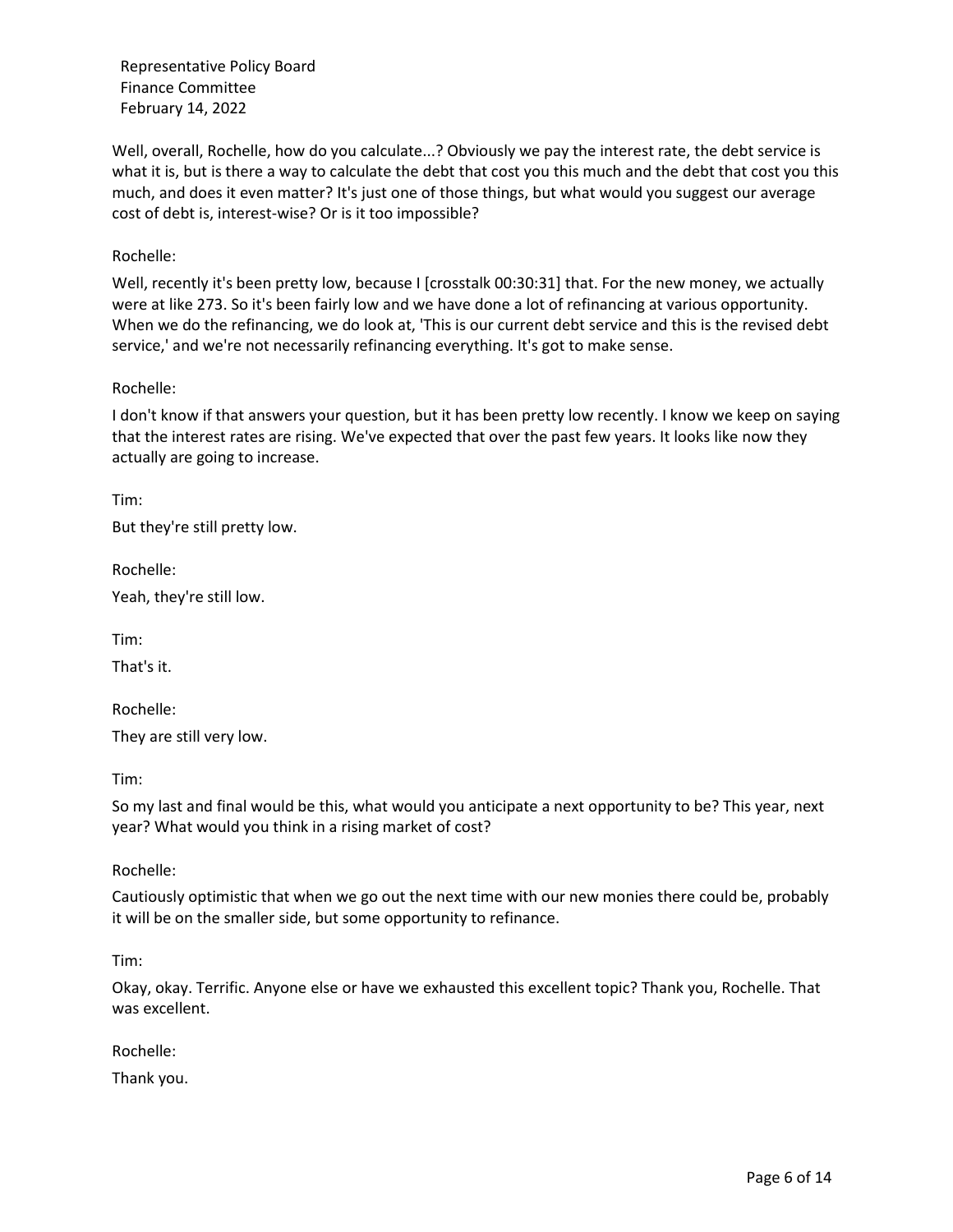Tim:

Okay, we're now ready to go on to how we spend all that savings. This would be a discussion regarding authority member compensation. I probably shouldn't have said that. They're going to think they're going to get all this increase after looking at a \$1.7 million in savings. So with that, we're looking at a graph ahead of us of CPI, presumably.

Rochelle:

Yes.

Tim:

So this is like what social security did. We're looking at a big increase in CPI, just based on inflation. I hear it's even going to be higher next year potentially. So we know what we're looking at, and this is the backdrop for what we may want to consider. Is that the best way to present that to everybody? So you want to show...?

### Rochelle:

I would just say, this is just purely the CPI that we provide.

Tim:

Exactly, and so with that as a backdrop, do you want to move us into the current schedule for the compensation? Or is there more to talk about here?

Jennifer:

Is this what you're looking for, Tim?

Tim:

Yeah, I would think so only because that's really the conversation in general, or the topic, and the backdrop is the CPI, I suppose. So it looks as if we have made progressive moves incrementally, and we've always been like that. So now if you look at history, we're in the beginning year, the first year of what tended to be about a three year history of stabilization where we didn't do much of anything. Am I presenting that as a reliable backdrop, just based on the data I'm looking at? So potentially this could be a year we really don't do anything, or does the CPI guide us differently? I'm looking for some speakers here. Any opinions?

### Charles:

I don't know. We're in the second year of a three year cycle. We're not in the first year.

Tim:

Well, we're entering it now, isn't it? I'm looking at 2021 where the chairperson and the members were getting more than 2020, so we would be entering second year, correct?

### Charles:

Right, but historically what we've been doing are three year cycles.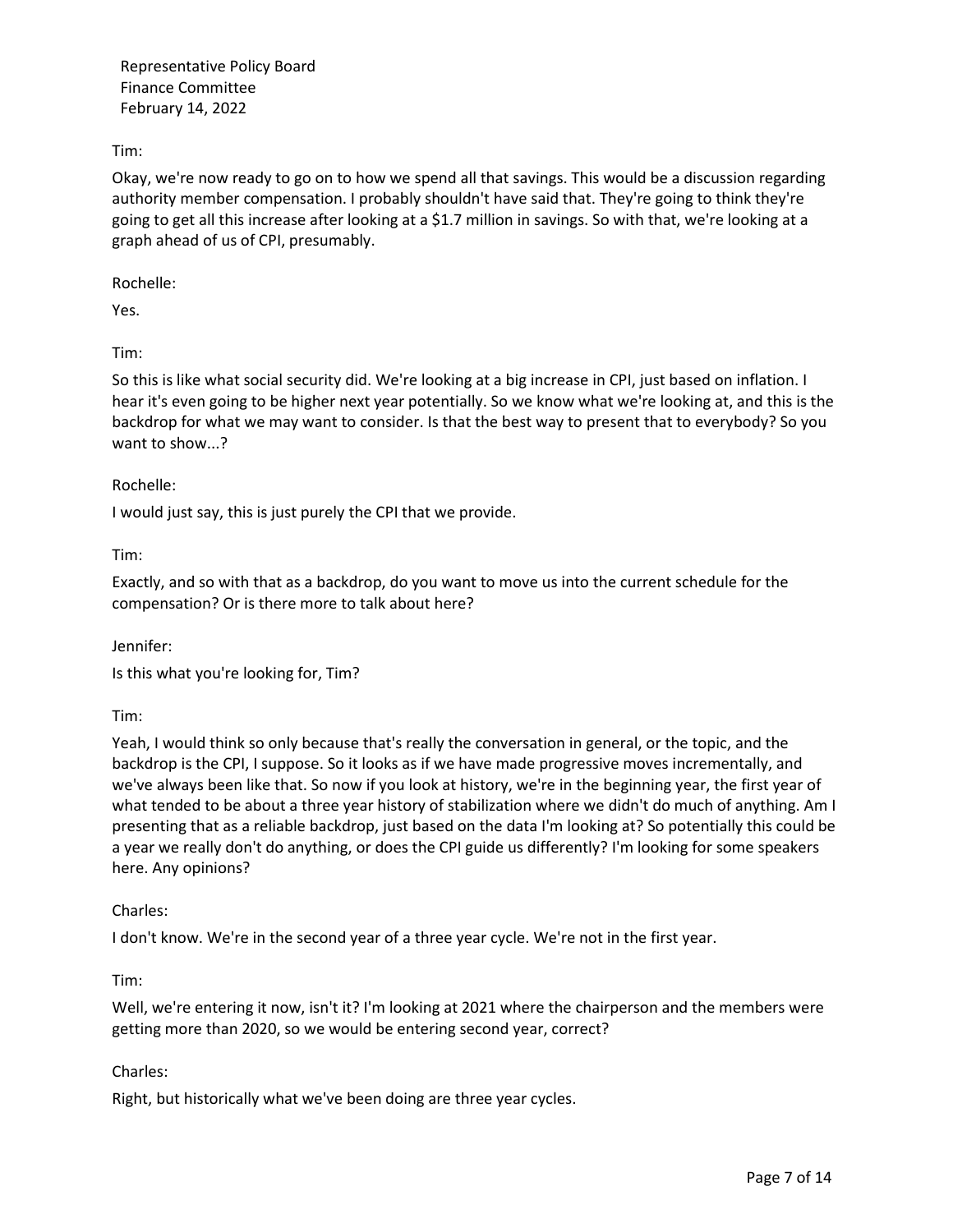Tim: That's exactly right.

### Charles:

So we would simply be in the second year of a cycle, unless because of the rate of inflation dictated whether we wanted to do something... I don't want to say extraordinary, but out of the norm, we would-

### Tim:

That's exactly how I see it, Charles. And I guess that begs the question. Do we feel it's a compelling case to go off-program?

## Charles:

Well, there's no question inflation is remarkable this year, but will it average out over a three year cycle? Let me know when you get that figured out. I'll let you invest for me.

### Tim:

Well, Charles, I'm inclined to think that I don't think we have to be totally guided by the current CPI, even though next year suggests it's going to be higher, but what's the sense in the room?

## Charles:

Well, the other historical factor was what management did with the RWA's payroll. Were there significant adjustments because of inflation there this year?

Tim:

I don't have an answer to that one.

Tony:

But I do want to point out that when you did this last year, it was a consideration of the fact that we were in the pandemic and we went from one level of increase to a lower level of increase to recognize that. Now that we're coming out of the pandemic, you at least ought to think about restoring or even repairing.

Charles:

What would the normal level of increase have been for last year?

Tony:

You had been increasing, let's see, \$1000, and then last year it went to-

### Charles:

No, they were \$500 increments [crosstalk 00:37:14]. I think they were \$500 increments. No, they're not. No, actually-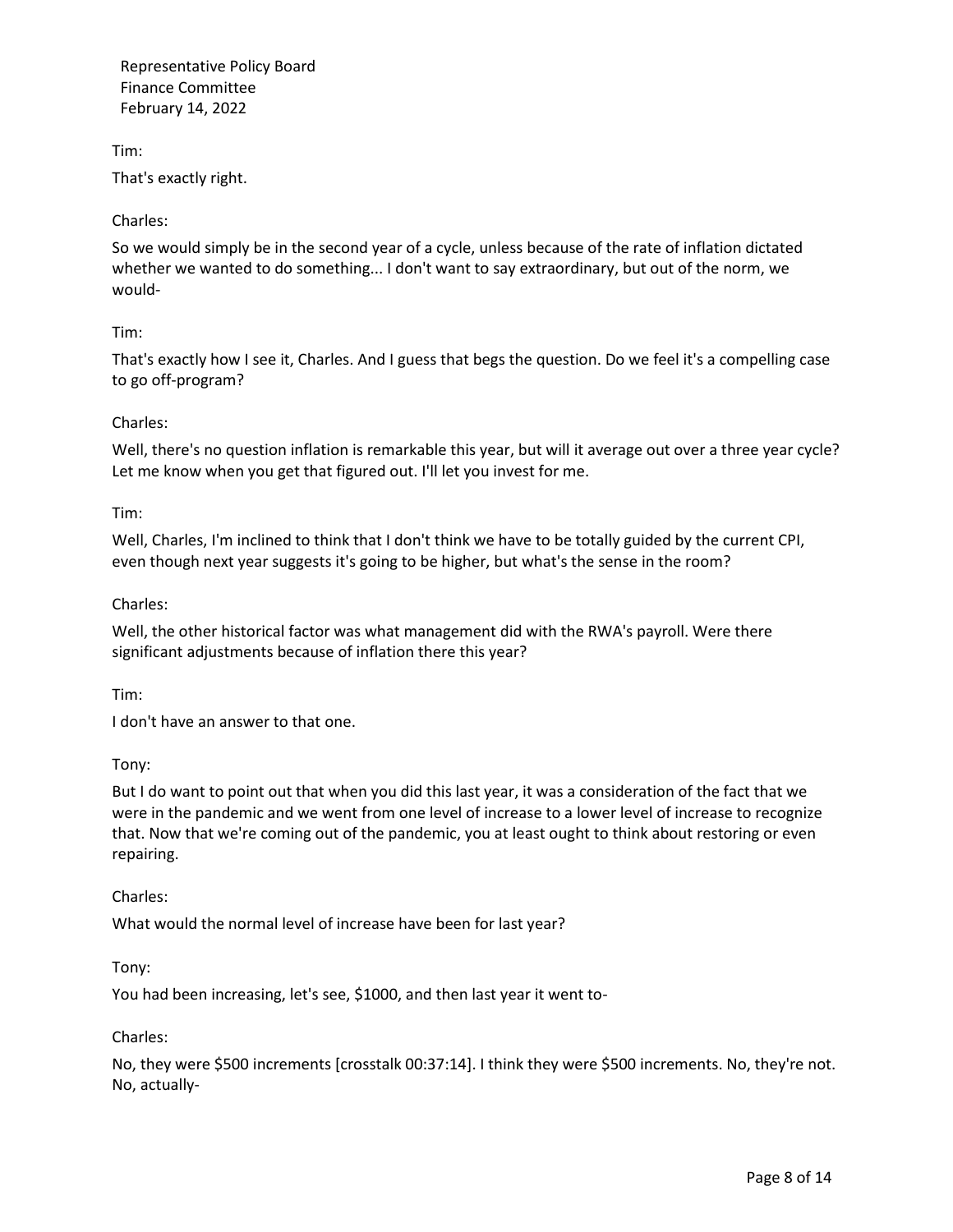Tim: No, no. It remained-

Charles:

We had \$1,500 increments. \$1500 then £1000 and then...

Tim:

Yeah, I guess we went from 15 down to 1000. That's what-

Charles:

That's what it was.

Tim:

That's what Tony's reminding us of. Okay, so basically when we did it last year, instead of going up, what might have been the \$1500, bringing it to \$35,000 for the chairperson-

Charles:

It wasn't \$1500 to \$1000. It was \$1500 and approximately half, because we only went up \$700 last year. So we cut the normal increment in half, is what we did.

Tim:

And that's not reflected in this. That's just recall. That's what you're saying, Charles?

Charles:

Well, I'm just looking at the chart. Yeah.

Tim:

So we went from-

Charles:

Instead of \$1,500 increases, last year we did \$700, except for chairman, we did the \$1000.

Tim:

Oh, okay. Right, that's what I looked at. I was looking at the top line.

Charles:

But the chairman normally was increased \$2000 a year. The members were increased \$1500 a year. And it looks like we cut each of those approximately in half. So maybe that [crosstalk 00:38:43]

Tim:

Yeah, that's a very good point. So that's a case then for putting us back on normal.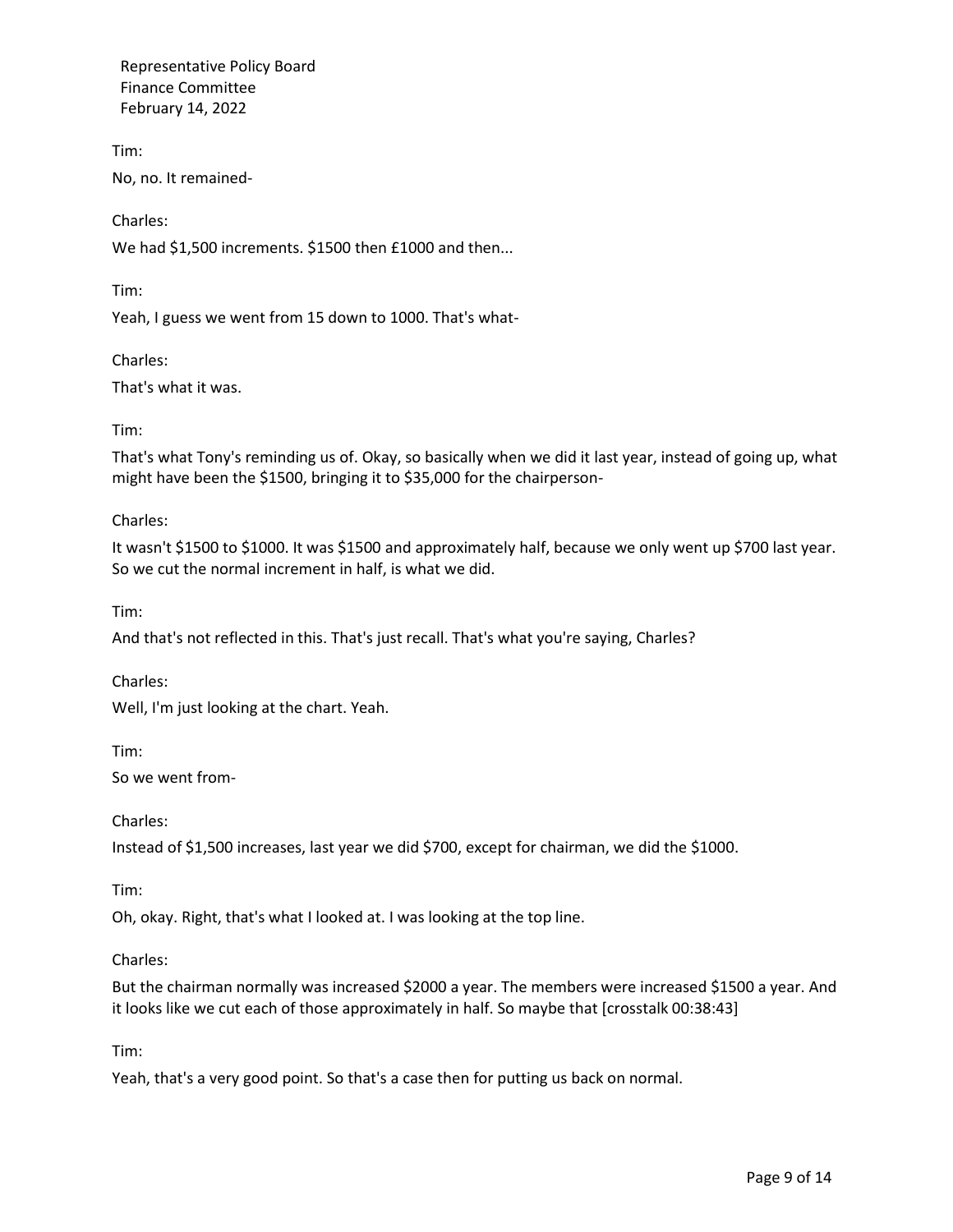Charles:

Yeah, put the other half in this year.

Tim:

Right.

Charles:

The chairman go to \$35,500 and the member go to... Well, I'd go right to the 26.

Tim:

26? Yeah, that's \$800 instead of \$700.

Charles:

Yeah, I guess we did the \$550 adjustment. That would be my recommendation at this point. I don't know if you would need a motion or how you want to do it.

Tim:

Any other conversation from the group on this?

Charles:

Mario, you want to weigh in on that one at all? What's your recollection?

Mario:

I think we have had a definite change in the inflation factor than we've seen in the past. When inflation was tracking near 2% or less, it made sense to wait the three years. I definitely think it's worthwhile to make the adjustment at this point. There has been an increase in activities that I've been made aware of as far as looking at potential acquisitions of non-core, I'll call it. Sorry for using an old term. Which has given obviously the authority members more work that they've been working on, as well as staff. I know Rochelle has been running around doing that. So I can definitely support if that's in the form of a motion to make an adjustment this year.

Tim:

Yeah, I think we would probably use Charles' recommendation as the finance guy here and look for a second on that. So Charles-

Jamie:

I'll second it.

Tim:

Okay, so we have a second from... That's not Jamie. That is Michelle.

Jamie: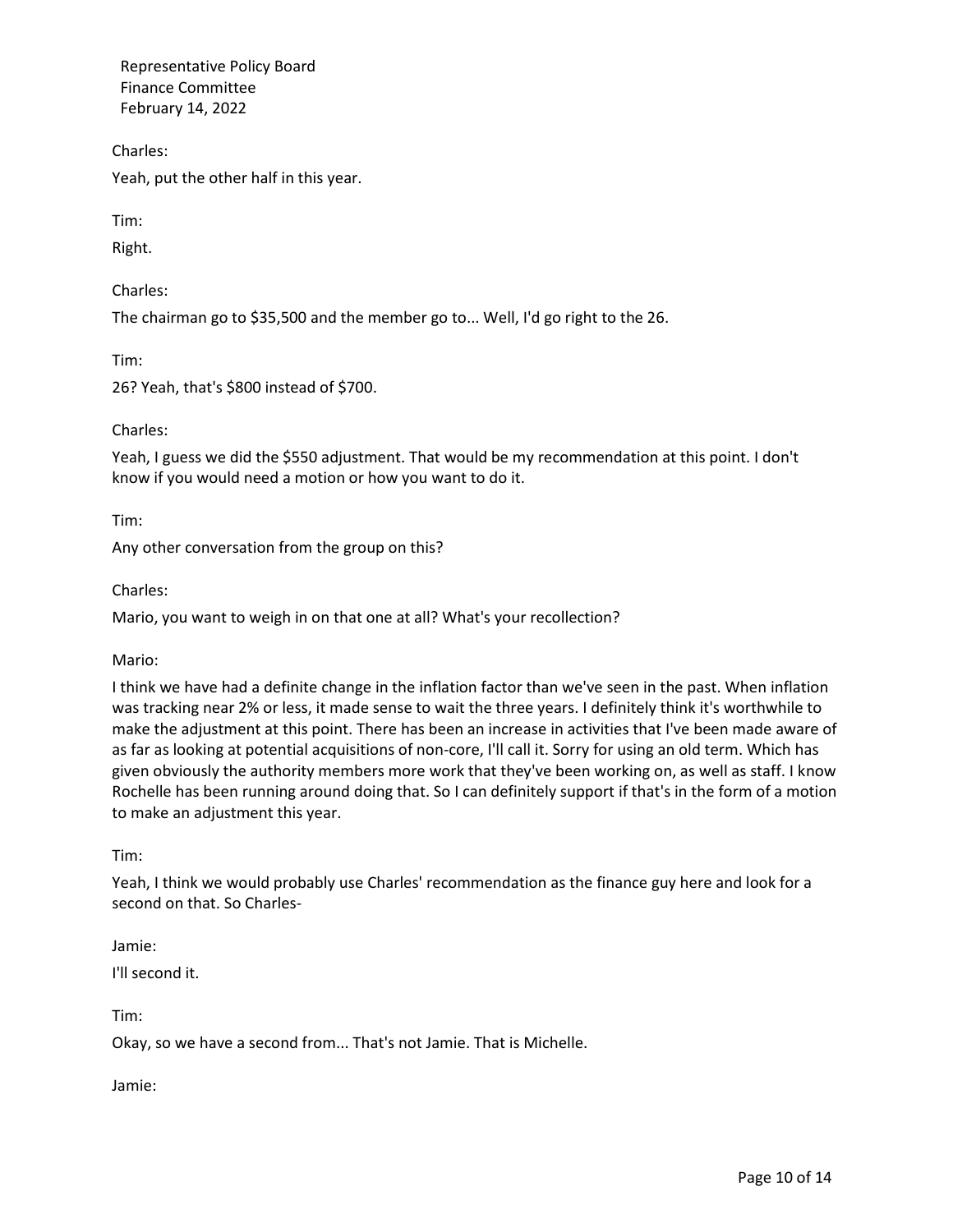That is Jamie.

Tim:

Oh, it is Jamie. Okay, okay. So given that we have a motion, we have a second, and just as a recap, we're basically really restoring pattern and we're doing it in year two of a three year pattern. And it's essentially really to bring us back up to speed, but also recognize the prior year was a belt-tightener. Now we're loosening the belt, but they've also demonstrated more workload so that's a level of seriousness, I think. Any other comments? Anything before we go for a vote on this as a recommendation to bring to the RPB?

Jay:

When would be the next look-see at it? Are we looking at a three year period?

Tim:

No, we review this again next year, but that would be the third year in what has generally been a three year cycle?

Jay:

Yeah, this would be ending the current three year period-

Tim:

Yeah, right. This would be an increase that would begin June 1, 2022, correct? That's basically what's stated on that chart.

Mario:

That's correct.

Tim:

Yeah, so this is a timeliness issue. We're doing this on time, so this would be revisited approximately the same time next year.

Jay:

Okay.

Tim:

Anyone else? Okay, so I'm going to call for a vote on the recommendation. All those in favor?

All:

Aye.

Tim:

Okay, sounds like we have a unanimous, but I'll ask if there's any opposed. There are none opposed. So we would recommend a forwarding of this to the RPB. That is correct?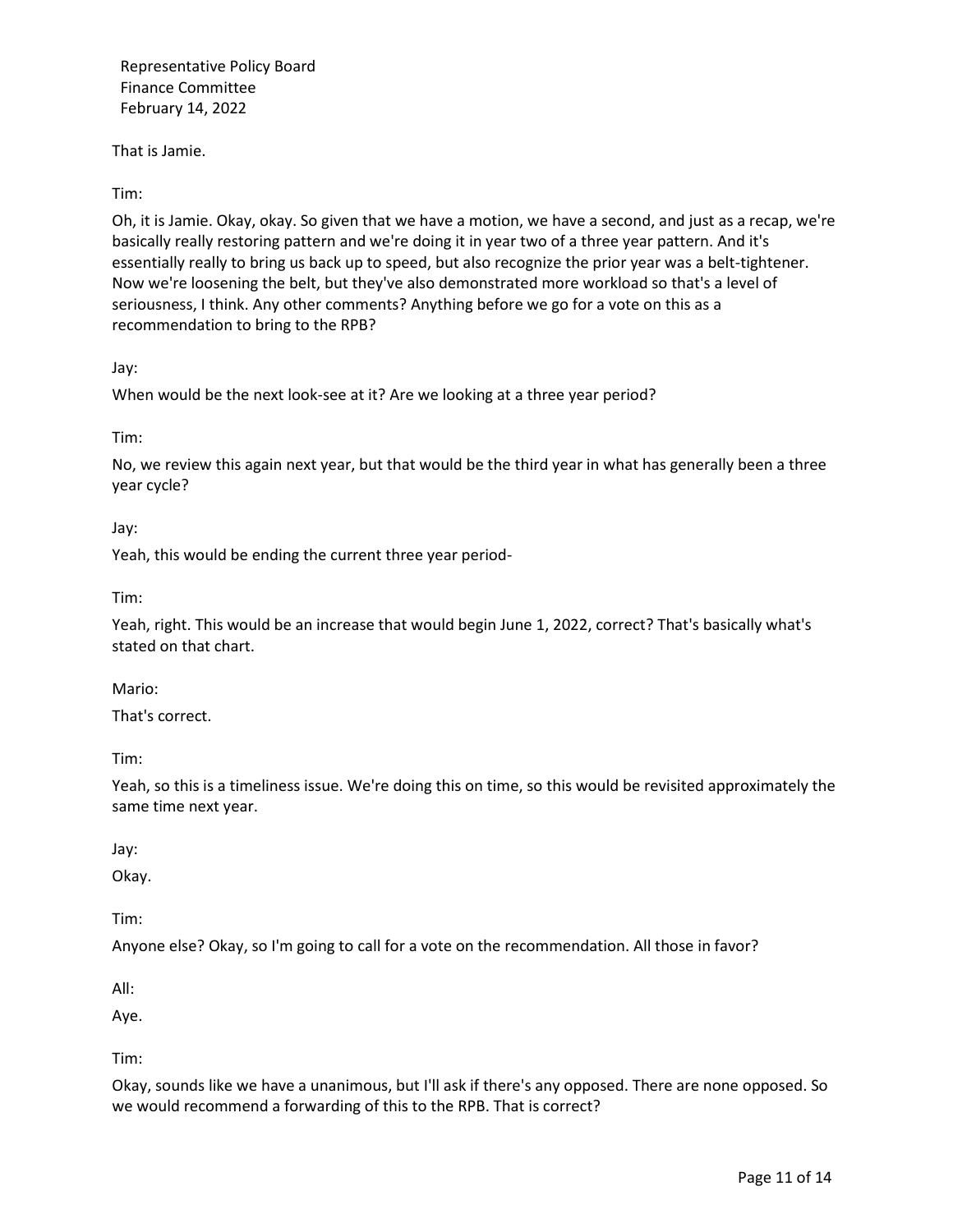Mario:

Correct.

Tim:

Okay, thank you, Mario, for that clarification or that whatever.

Mario:

And will you bring that motion in, Tim?

Tim:

I will be more than happy to bring that motion. I will pretend to be extremely reluctant, but I'll support it nonetheless.

Mario:

Otherwise, I have to text you five minutes before the meeting.

Tim:

You should do that just as a matter of course because I'm always looking at my texts. Okay, well that was easy.

### Tim:

Okay, then the next item is really basically just a reminder that the committee member attending the authority meeting Thursday, February 24th is... You know who you are so you'll be there. It is Charles. Correct, Charles? So noticed. Okay, good. And then any new business? I have none. Any other members dying to give us some new business?

Michelle:

Tim, it's Michelle.

Tim:

Yes, Michelle?

Michelle:

I have an issue. I was supposed to go to the March authority meeting and I'm unable to due to work.

Tim:

Oh, okay. Well, just reflecting upon the minutes, I don't know who covered January. Who covered January?

### Jennifer:

It started in February. So February is the first month for finance committee members.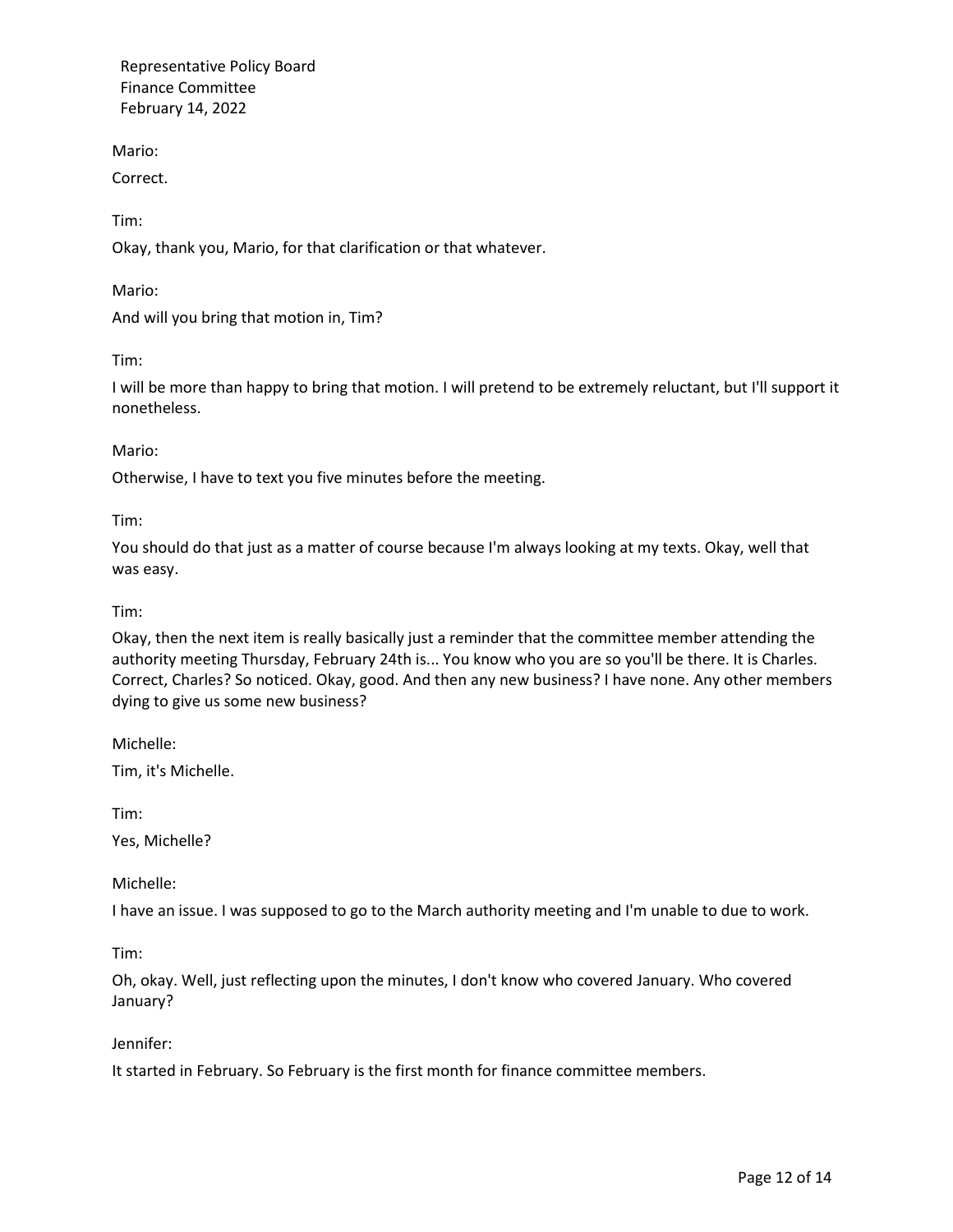Tim: Understood. Okay, fine. So we're just basic-

Charles: What is the date of the March meeting?

Jennifer: I believe it's March 24th.

Tim: It is the 24th. It is the 24th.

Charles: I can't switch, I'm sorry.

I can do a quick look just to see where I'm at.

Jamie:

Tim:

You can schedule me in if nobody else can do it, but if you want to do it, Tim, by all means I'll just be your back up.

Tim:

Well, I am scheduled for the 28th. I don't think I get to do two.

Mario:

28th of April?

Tim:

Yeah, I'm on for the 28th of April and March 24th... Yeah, I could make that switch if that's going to accommodate anybody. Michelle, could you switch to April 28th or is it still too hard to know? Could I just simply volunteer for both?

Michelle:

It's too hard to know with COVID and the way the hospital is. That's the problem I have.

Tim:

Yeah, I understand. Well, at least we know. So we'll basically switch me to the 24th and then we'll figure out what's going on next month. Is that simple enough?

Michelle:

Thank you.